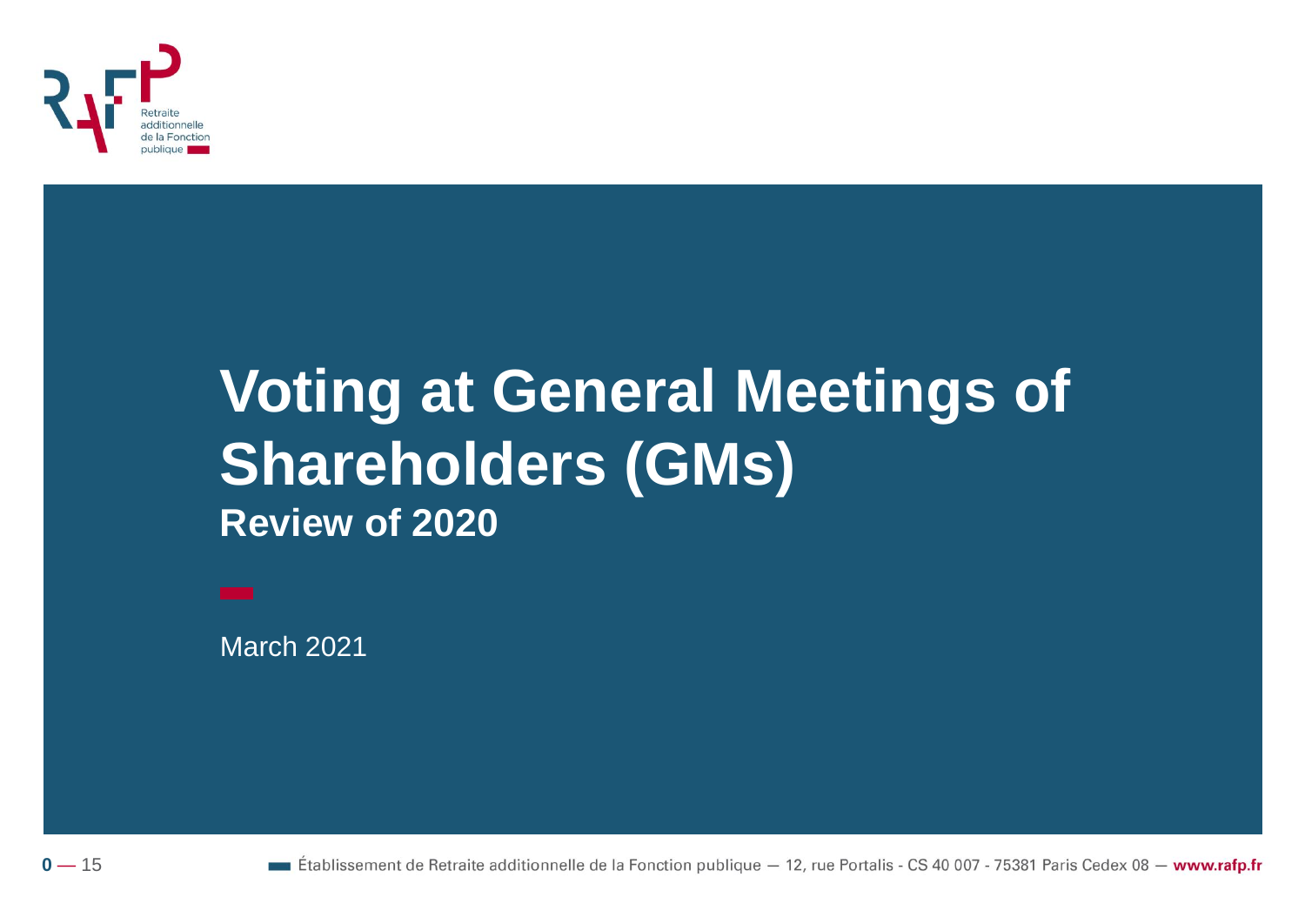

**CON-**

**TENTS**

 $1 - 15$ 

## **INTRODUCTION**

**Notes** 

### **1. A DETAILED REVIEW OF FRENCH GENERAL MEETINGS**

- A. Overall results and indicators
- B. ERAFP votes by type of resolution

## **2. A DETAILED REVIEW OF INTERNATIONAL GENERAL MEETINGS**

A. Overall results and indicators

B. ERAFP votes by type of resolution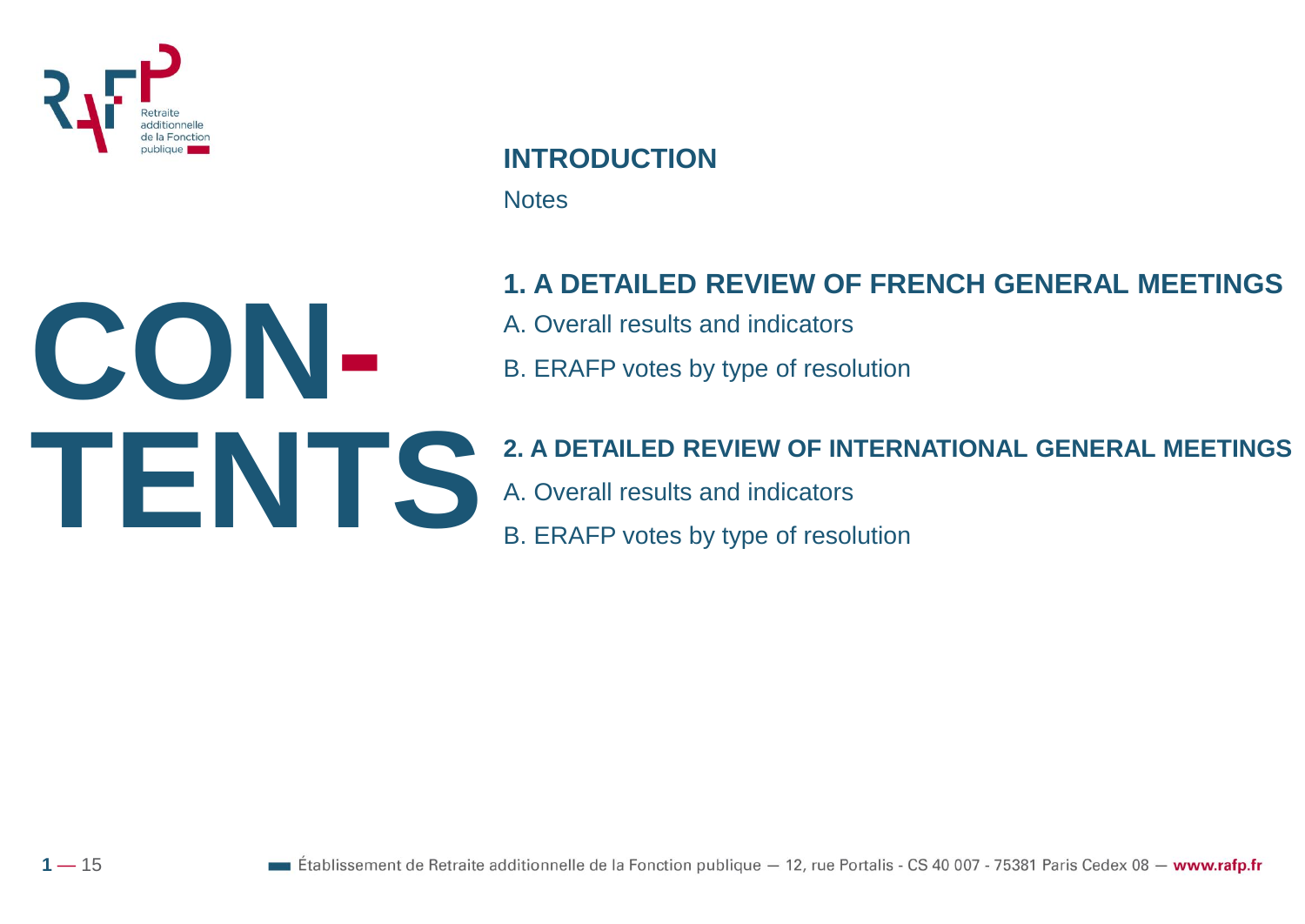

## **Introduction: approach**

#### **Each delegated management company exercises the voting rights attached to the shares held on behalf of ERAFP:**

- $\rightarrow$  for the entire portfolio under management
- $\rightarrow$  applying ERAFP's specific voting policy

#### **ERAFP has deeply monitored and coordinated the voting of management companies on a sample of:**

- $\rightarrow$  40 French companies
- $\rightarrow$  20 foreign companies

#### **This sample represents around 50% of ERAFP's equities portfolio in terms of market capitalisation**

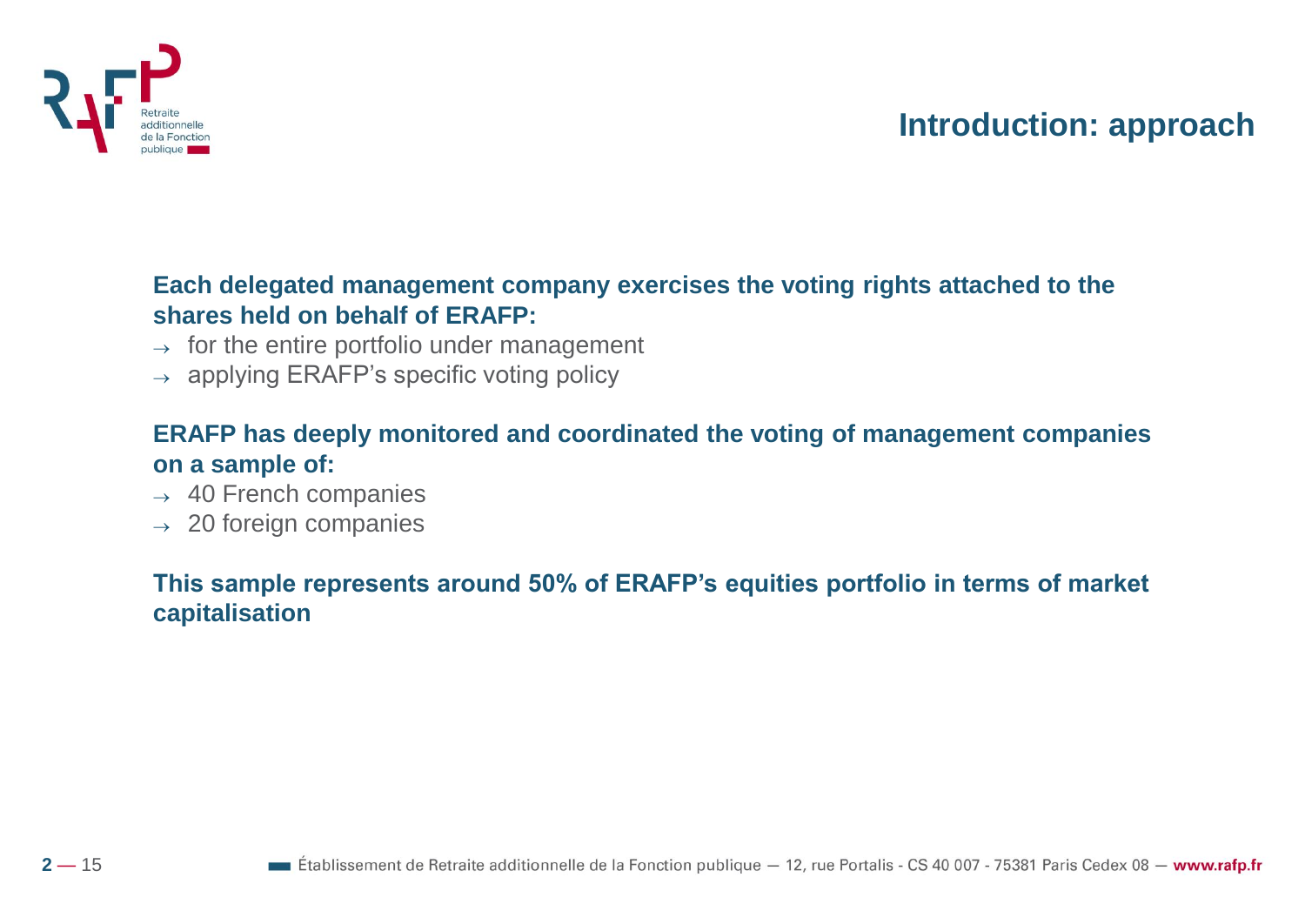

## **01** A DETAILED REVIEW OF FRENCH GENERAL MEETINGS

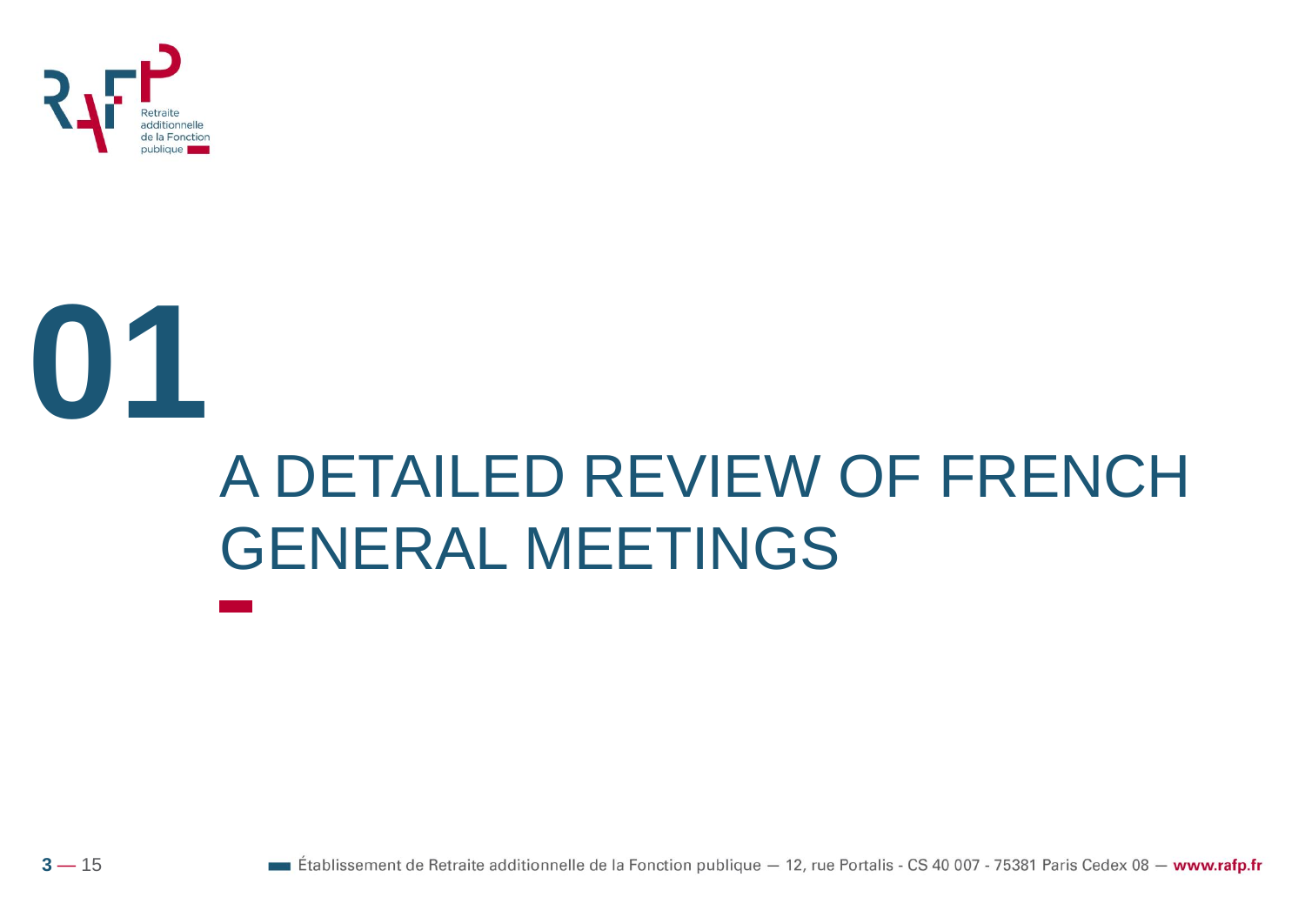

## **A1. Voting results at General Meetings - France**

|                 |                              | additionnelle<br>de la Fonction<br>publique                                                                                      | 2020  | 2019        | 2018         | 2017      | 2016        | 2015           | 2014   |
|-----------------|------------------------------|----------------------------------------------------------------------------------------------------------------------------------|-------|-------------|--------------|-----------|-------------|----------------|--------|
|                 |                              | Resolutions monitored in detail by ERAFP                                                                                         | 1030  | 915         | 913          | 889       | 810         | 772            | 821    |
|                 |                              | Average adoption rate per GM of resolutions proposed by<br>management                                                            | 95.3% | 94.3%       | 93.6%        | 93.70%    | 94.5%       | 94.4%          | 93.6%  |
| Overall results |                              | Resolutions (excluding shareholder/external resolutions)<br>rejected by the GM                                                   | 0.3%  | 1.0%        | 0.4%         | 1.7%      | 1.8%        | 3.6%           | 0.2%   |
|                 |                              | Resolutions (excluding shareholder/external resolutions)<br>adopted by less than 90% of the votes                                | 15.1% | 19.4%       | 19.4%        | 19.1%     | 16.6%       | 16.9%          | 20.0%  |
|                 |                              | Resolutions (excluding shareholder/external resolutions)<br>adopted by less than 70% of the votes                                | 2%    | 2.9%        | 2.7%         | 2%        | 1.8%        | 5.5%           | 5.1%   |
|                 |                              |                                                                                                                                  |       |             |              |           |             |                |        |
|                 |                              | ERAFP votes in favour of a resolution (excluding<br>shareholder resolutions)                                                     | 68.2% | 61.6%       | 56.3%        | 56.8%     | 60.5%       | 67.7%          | 60.7%  |
|                 |                              | ERAFP votes in favour of a dividend distribution                                                                                 | 92.5% | 87.5%       | 87.5%        | 50%       | 51.4%       | 60.5%          | 43.6%  |
|                 |                              | Average adoption rate per GM of resolutions concerning a<br>dividend distribution                                                | 99.3% | 99.3%       | 99.2%        | 99.1%     | 99.1%       | 95.9%          | 98.8%  |
|                 | ERAFP votes                  | ERAFP votes in favour of resolutions concerning executives'<br>remuneration                                                      | 13.1% | 7.6%        | 9.4%         | 8.3%      | 16.9%       | 16.5%          | 19.7%  |
|                 |                              | Average adoption rate per GM of resolutions concerning<br>executives' remuneration                                               | 91.8% | 87.1%       | 86.8%        | 87.2%     | 90.8%       | 87.8%          | 89.5%  |
|                 |                              | ERAFP votes in favour of appointments and/or<br>reappointments of directors                                                      | 77.9% | 80.6%       | 67.3%        | 63%       | 67.6%       | 66.9%          | 71.8%  |
|                 |                              | Average adoption rate per GM of resolutions concerning<br>appointments and/or reappointments of directors                        | 94.1% | 94%         | 93.4%        | 92.4%     | 93.8%       | 94.8%          | 94.2%  |
|                 |                              |                                                                                                                                  |       |             |              |           |             |                |        |
|                 |                              | Shareholder/external resolutions submitted                                                                                       | 11    | 8           | 6            | 3         | 10          | 9              | 9      |
| Resolutions     | submitted by<br>shareholders | Shareholder/external resolutions adopted by the GM                                                                               | 0     | $\mathbf 0$ | $\mathbf{1}$ | $\pmb{0}$ | $\mathbf 0$ | $\overline{0}$ | 0      |
|                 |                              | Shareholder/external resolutions supported by ERAFP                                                                              | 45%   | 88%         | 67%          | 67%       | 70%         | 56%            | 77.78% |
| 15              |                              | Etablissement de Retraite additionnelle de la Fonction publique – 12, rue Portalis - CS 40 007 - 75381 Paris Cedex 08 - www.rafp |       |             |              |           |             |                |        |

**Etablissement de Retraite additionnelle de la Fonction publique**  $-12$ , rue Portalis - CS 40 007 - 75381 Paris Cedex 08 - www.rafp.fr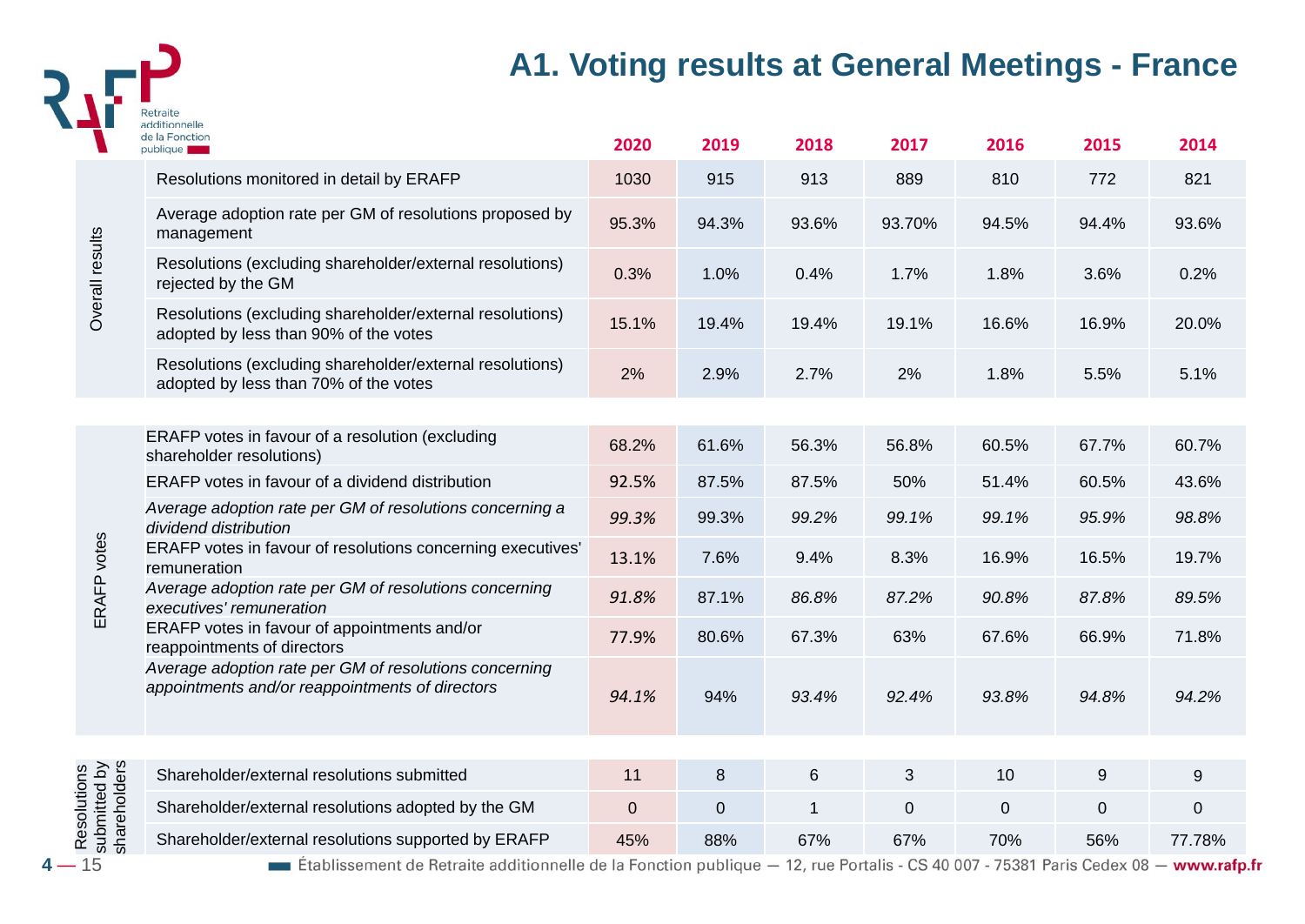

## **A3. Governance indicators in France**

The proportion of women on boards of directors has increased slightly, the independence rate has remained stable and average compensation has fallen.

|               |                                                             | 2020        | 2019      | 2018      | 2017      | 2016      | 2015      | 2014      |
|---------------|-------------------------------------------------------------|-------------|-----------|-----------|-----------|-----------|-----------|-----------|
| sample        | Women board members                                         | 47%         | 45%       | 45%       | 44%       | 41%       | 36%       | 31%       |
| icators       | Independence of boards*                                     | 58%*        | 58%       | 56%       | 52%       | 51%       | 47%       | 46%       |
| Indi<br>ERAFI | Average remuneration of the chief<br>executive $(\epsilon)$ | 4,966,696** | 5,441,684 | 4,618,390 | 4,842,008 | 4,328,418 | 3,689,856 | 3,588,105 |

 $\triangleright$  The fall in the average remuneration of the chief executive is partly due to the COVID-19 context, which led to certain executives accepting reduced remuneration in respect of 2019

➢ However, the biggest impact of the health crisis on executives' remuneration is expected to be felt mainly in 2021 on compensation for the year 2020

\*ERAFP excludes salaried directors when calculating board independence

\*\*Significant sample effect: the scope of the companies changes each year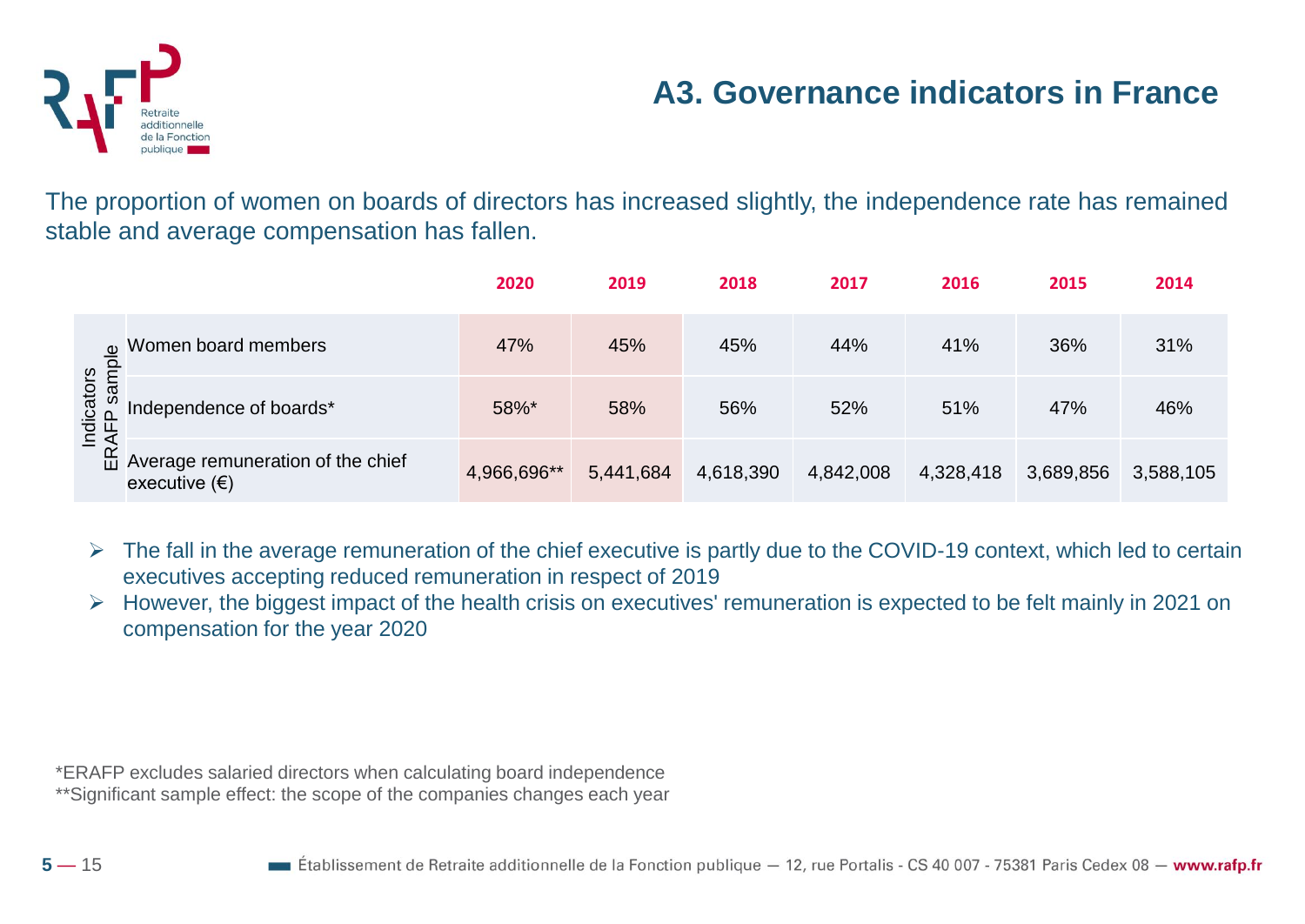

## **B1. ERAFP votes on dividend distributions - France**



Review of ERAFP's voting policy

#### ERAFP **opposed 75%** of the resolutions on the approval of dividends, mainly for the following reasons:

- 1) High dividend payout rate compared with peers/Weak or negative financial results
- 2) Problematic employment situation or controversial crisis-related labour management
- 3) Opposing trends in employees' and shareholders' comparative income

The increase in the approval rate compared to 2019 is partly attributable to a downward trend in the dividend paid in the sample under review.

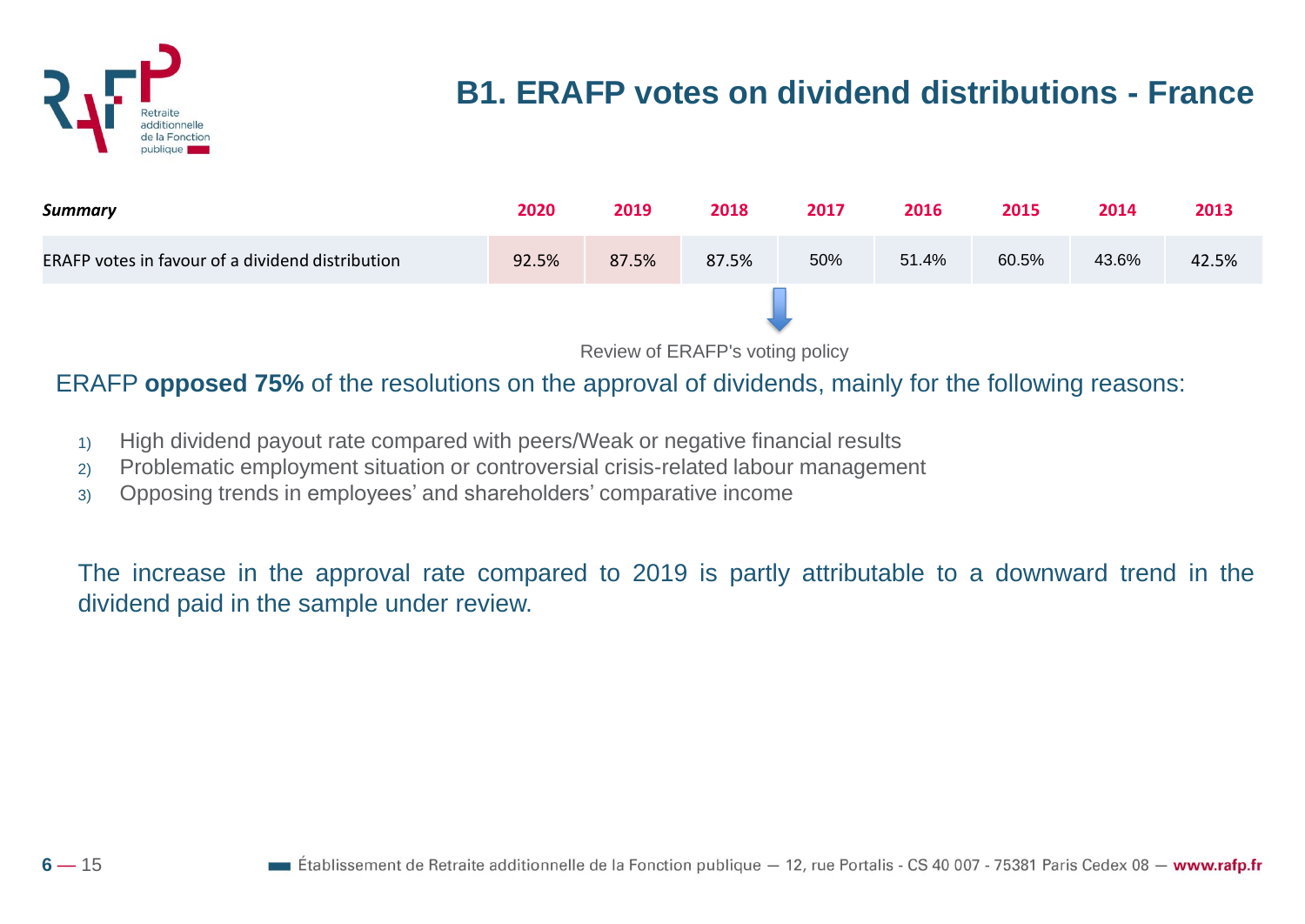

## **B2. ERAFP votes on executives' remuneration - France (1)**

| <b>Summary</b>                                                              | 2020  | 2019 | 2018 | 2017 | 2016  | 2015  | 2014  |
|-----------------------------------------------------------------------------|-------|------|------|------|-------|-------|-------|
| ERAFP votes in favour of resolutions concerning executives'<br>remuneration | 13.1% | 7.6% | 9.4% | 8.3% | 16.9% | 16.5% | 19.7% |

#### ERAFP opposed 86.9% of the resolutions on the approval of the executives' remuneration in 2020.

- **1) Excessive remuneration** (>100x minimum wage; >50x company's average wage)
- 2) Absence of **ESG criteria** in the variable portion
- **3) Structure** of variable remuneration (>300% of fixed remuneration; short-term variable portion > long-term portion)
- 4) Lack of transparency concerning **performance** (criteria, targets, minimum and maximum thresholds)
- 5) Excessively large portion of qualitative performance criteria (>25%)
- 6) Inadequate **supplementary pension** schemes (defined benefit)
- 7) No allocation of bonus shares to employees

#### *Breakdown of votes in favour concerning remuneration*

Of the 40 companies monitored, ERAFP voted **in favour of 23** "say on pay" resolutions **out of 175** (including both ex-post and ex-ante)\* that complied with ERAFP's quantitative and qualitative criteria.

\* Takes into account resolutions concerning the approval of information relating to the remuneration of corporate officers

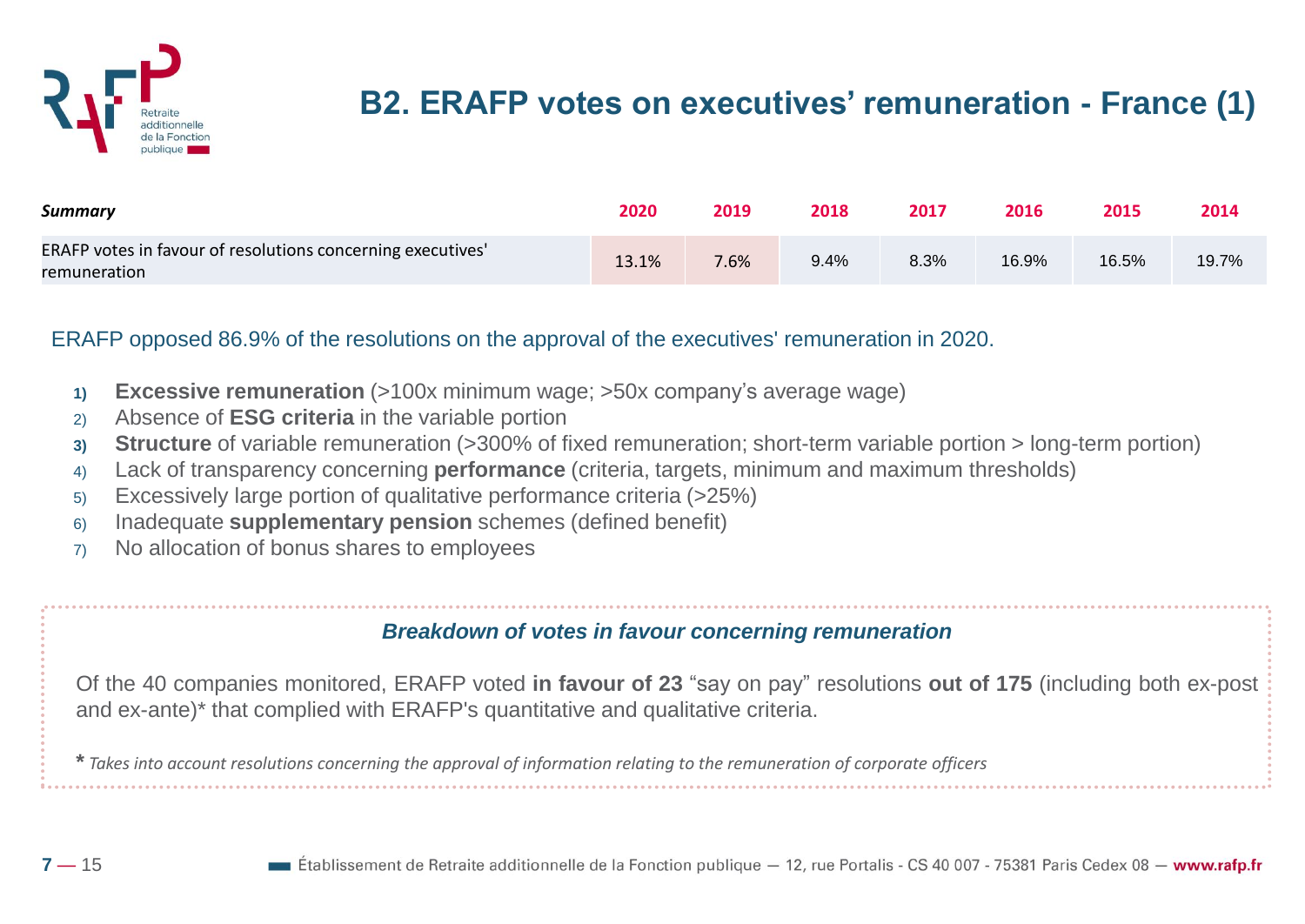

## **B2. ERAFP votes on executives' remuneration - France (2)**

#### *A correlation...*

ERAFP votes in favour of say on pay resolutions compared with chief executive remuneration trends



#### **Reminder of ERAFP's voting policy**

**Remuneration that exceeds 100x the local minimum wage and 50x the average wage of the company concerned is considered unacceptable**

#### *...that does not explain everything*

**None of the objections were caused solely by the excessive amount of compensation**. However, it is often indicative of an overall lack of requirement.

ERAFP analysis of "say on pay" takes into account the transparency and improvement efforts of companies, in order to approve remunerations that may slightly exceed these thresholds but remain exemplary in other aspects.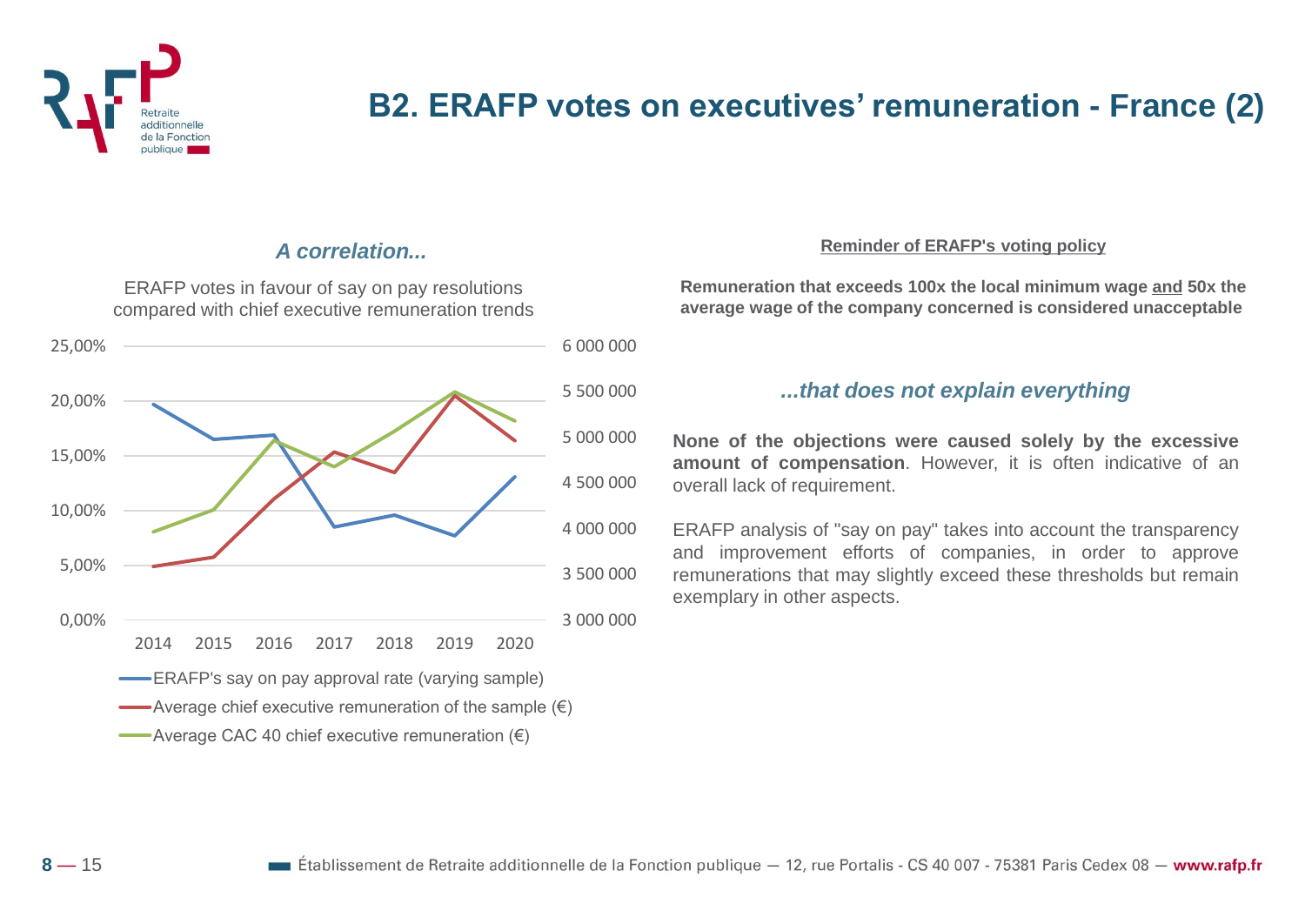

## **B3. ERAFP votes on appointments of directors - France**

| <b>Summary</b>                      | 2020  | 2019  | 2018  | 2017 | 2016  | 2015  | 2014  |
|-------------------------------------|-------|-------|-------|------|-------|-------|-------|
| ERAFP votes in favour of directors* | 77.9% | 80.6% | 67.3% | 63%  | 67.6% | 66.9% | 71.8% |

\*Appointments and reappointments

#### **ERAFP opposed 22,1% of the resolutions of the approval of directors appointment or reappointment compared to 2019:**

- 1) Candidate was not free from conflicts of interest, and less than half of the board members were free from conflicts of interest (one third for controlled companies)
- 2) Candidate held more than three directorships in major listed companies
- 3) Candidate was the manager of a company and held more than one corporate office outside the group
- 4) Candidate was a man and less than 40% of the board members were women

#### *Positions of Chairman of the Board and Chief Executive Officer*

ERAFP recommends **the separation of the positions of Chairman of the Board and Chief Executive Officer.** The reappointment of directors who are also CEO is analysed on a case-by-case basis according to the company's **situation,** the level of **checks and balances** in place, age and the **succession** plan.

In 2020, ERAFP opposed the only proposed renewal of the term of office of a chairman and CEO. It was considered that holding simultaneously these two positions was inappropriate or unjustified.

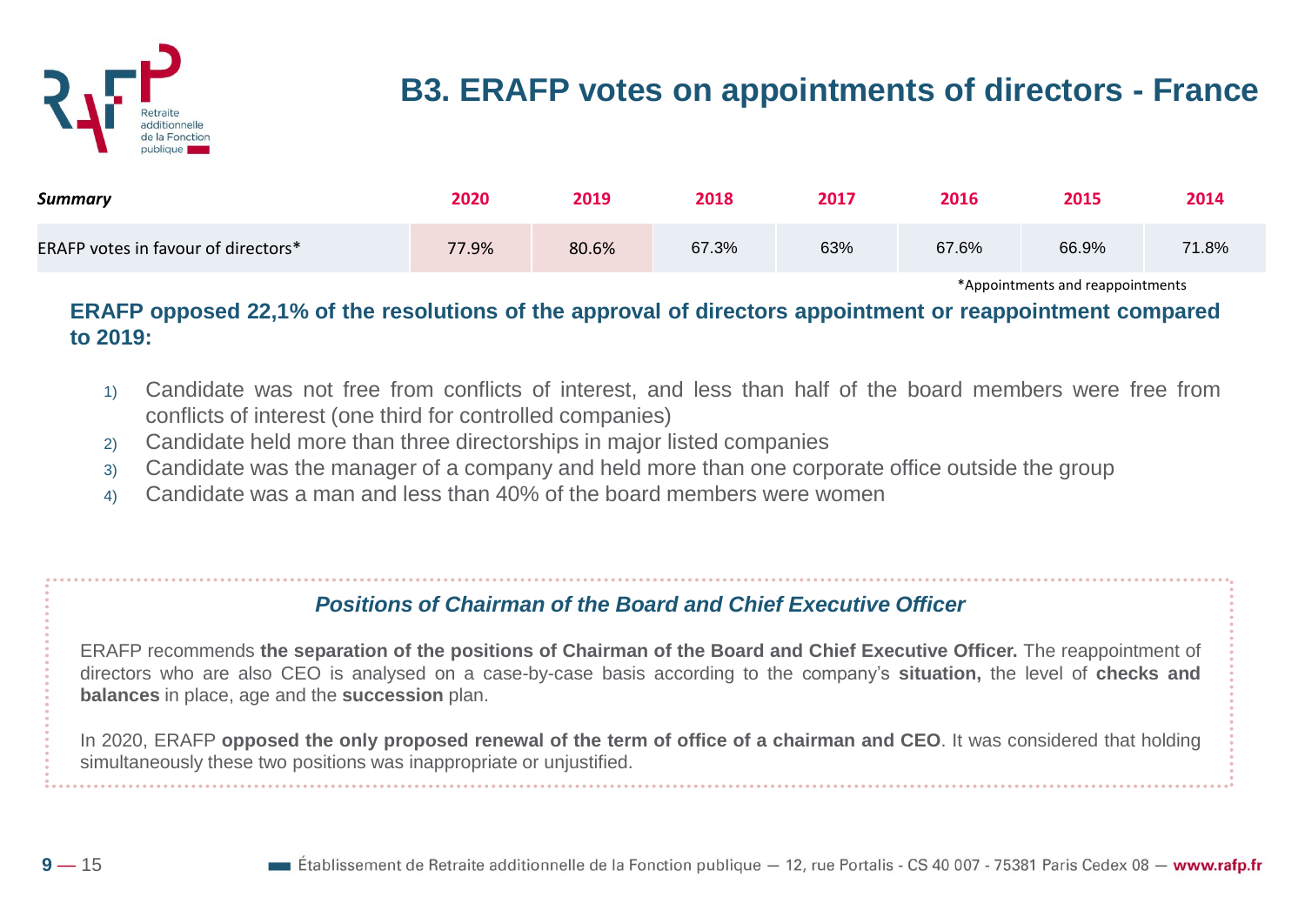

# **02** A DETAILED REVIEW OF INTERNATIONAL GENERAL MEETINGS

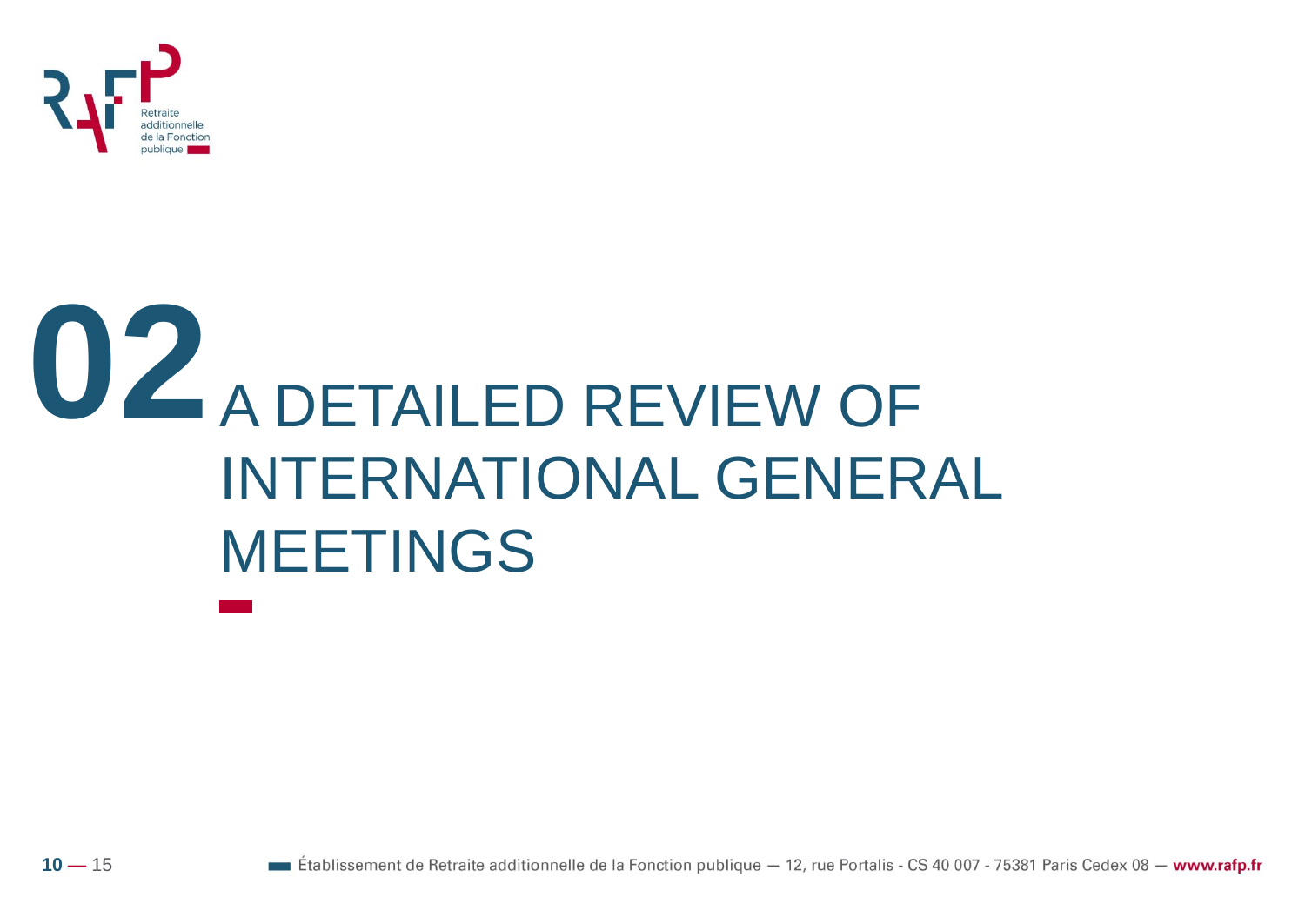

## **A1. Voting results at General Meetings - International**

|                                             | de la Fonction<br>publique                                                                                                                             | 2020         | 2019         | 2018        | 2017   | 2016   | 2015        | 2014      |
|---------------------------------------------|--------------------------------------------------------------------------------------------------------------------------------------------------------|--------------|--------------|-------------|--------|--------|-------------|-----------|
|                                             | Resolutions monitored in detail by ERAFP                                                                                                               | 315          | 305          | 253         | 241    | 245    | 196         | 287       |
| Overall results                             | Average adoption rate per GM of resolutions proposed by<br>management                                                                                  | 95%          | 96.2%        | 96.5%       | 94.4%  | 95.1%  | 96.0%       | 95.0%     |
|                                             | Resolutions (excluding shareholder/external resolutions) rejected<br>by the GM                                                                         | 0%           | 0.7%         | 0%          | 1.34%  | 0.44%  | 0%          | 0%        |
|                                             | Resolutions (excluding shareholder/external resolutions) adopted<br>by less than 90% of the votes                                                      | 13.4%        | 7%           | 6.2%        | 10.4%  | 11%    | 11.5%       | 12.8%     |
|                                             | Resolutions (excluding shareholder/external resolutions) adopted<br>by less than 70% of the votes                                                      | 2.1%         | 1.8%         | 0.83%       | 2.71%  | 2.63%  | 0.00%       | 4.9%      |
|                                             |                                                                                                                                                        |              |              |             |        |        |             |           |
|                                             | ERAFP votes in favour of a resolution (excluding shareholder<br>resolutions)                                                                           | 60.1%        | 66.1%        | 62.6%       | 42.2%  | 43.3%  | 58.9%       | 62.0%     |
|                                             | ERAFP votes in favour of a dividend distribution                                                                                                       | 93.8%        | 86.7%        | 87%         | 53.3%  | 42.9%  | 54%         | 33%       |
|                                             | Average adoption rate per GM of resolutions concerning a dividend<br>distribution                                                                      | 98.3%        | 99.7%        | 97.7%       | 99.4%  | 98.8%  | 92.5%       | 99.5%     |
| ERAFP votes                                 | ERAFP votes in favour of resolutions concerning executives'<br>remuneration                                                                            | 3.4%         | 0%           | 0%          | 5%     | 0%     | 0%          | 10%       |
|                                             | Average adoption rate per GM of resolutions concerning executives'<br>remuneration                                                                     | 91.8%        | 94.6%        | 90.2%       | 81.6%  | 85.8%  | 94.1%       | 92.6%     |
|                                             | ERAFP votes in favour of appointments and/or reappointments of<br>directors                                                                            | 65.8%        | 73%          | 51.5%       | 31.13% | 42.68% |             |           |
|                                             | Average adoption rate per GM of resolutions concerning<br>appointments and/or reappointments of directors                                              | 93.7%        | 94.4%        | 96.1%       | 93.3%  | 93.5%  |             |           |
|                                             |                                                                                                                                                        |              |              |             |        |        |             |           |
|                                             | Shareholder/external resolutions submitted                                                                                                             | 24           | 28           | 12          | 17     | 16     | 13          | 4         |
| shareholders<br>Resolutions<br>submitted by | Shareholder/external resolutions adopted by the GM                                                                                                     | $\mathbf{1}$ | $\mathbf{1}$ | $\mathbf 0$ | 0      | 3      | $\mathbf 1$ | $\pmb{0}$ |
|                                             | Shareholder/external resolutions supported by ERAFP                                                                                                    | 71%          | 75%          | 67%         | 65%    | 81%    | 85%         | 100%      |
| $11 - 15$                                   | $\blacksquare$ Établissement de Retraite additionnelle de la Fonction publique $-$ 12, rue Portalis - CS 40 007 - 75381 Paris Cedex 08 $-$ www.rafp.fr |              |              |             |        |        |             |           |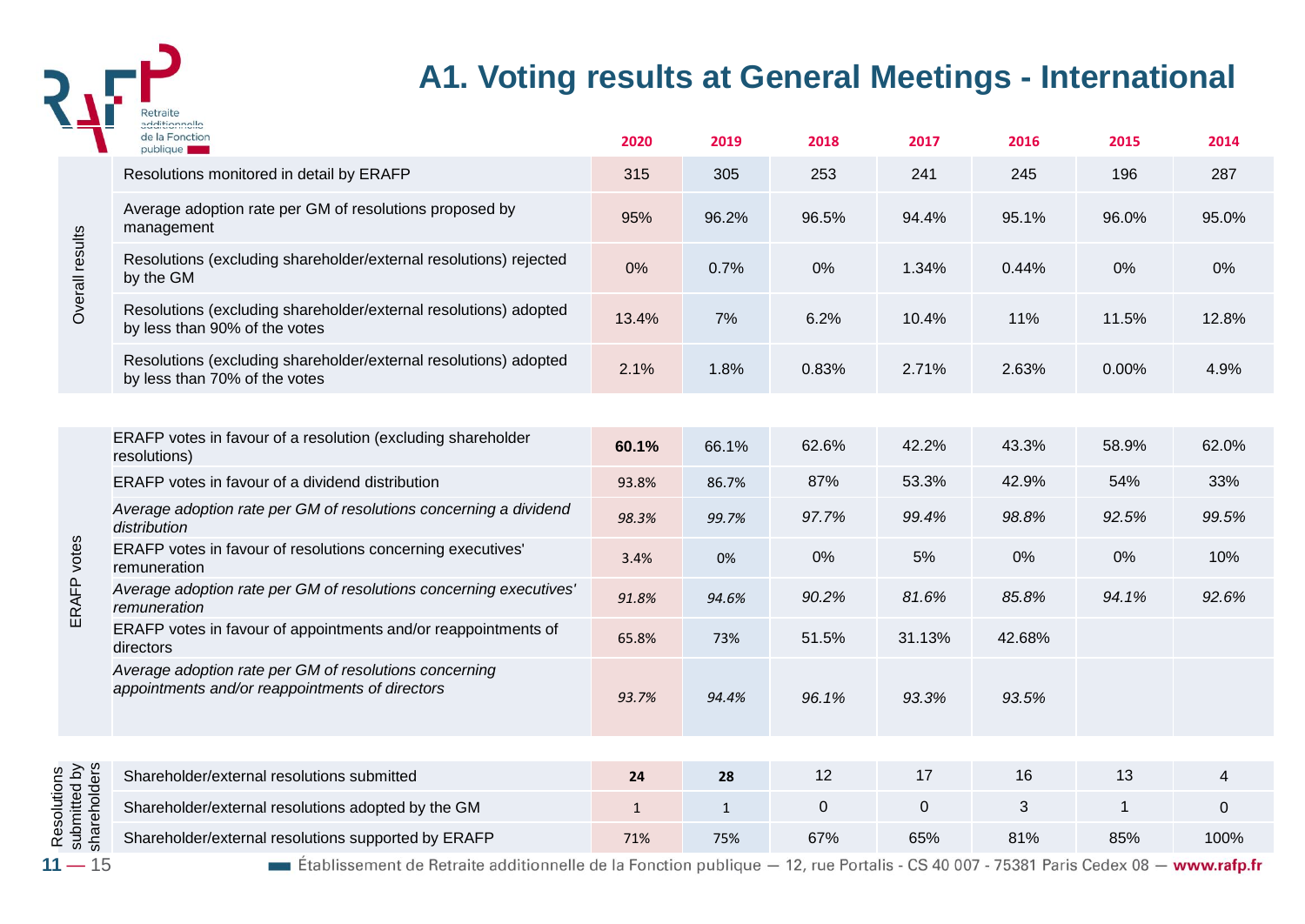

## **A3. Governance indicators - International**

The proportion of women on boards and the level of independence of the sample decreased compared to 2019.

|                                         |                                                                | 2020      | 2019      | 2018      | 2017      | 2016      | 2015      | 2014      |
|-----------------------------------------|----------------------------------------------------------------|-----------|-----------|-----------|-----------|-----------|-----------|-----------|
|                                         | Women board members                                            | 33%       | 35%       | 29%       | 29%       | 29%       | 26%       | 25%       |
| Indicators<br><sub>KAFP</sub> selection | Independence of boards                                         | 63%       | 67%       | 65%       | 70%       | 63%       | 59%       | 64%       |
|                                         | de Average remuneration of the chief<br>executive $(\epsilon)$ | 7,025,938 | 6,772,875 | 8,264,047 | 7,168,817 | 6,673,944 | 8,522,796 | 7,345,514 |

#### *US companies*

For the sake of comparison, the compensation of the executives of the American companies in the New Information and Communication Technologies sector in our sample **have not been included in the above results** because they are based on a specific structures.

Although they sometimes receive a small annual compensation, they have a significant share of the company's capital.

**The average executive remuneration** in the international sample is **higher** (+40%) than in the French sample, and up on 2019.

The foreign companies have, on average, **a lower rate of women** on their board than their French counterparts. This rate has evolved **positively since 2014, even if there is a slight drop between 2019 and 2020.**

However, the **ratio of independent board members** is higher.

\*This is mainly due to a sample effect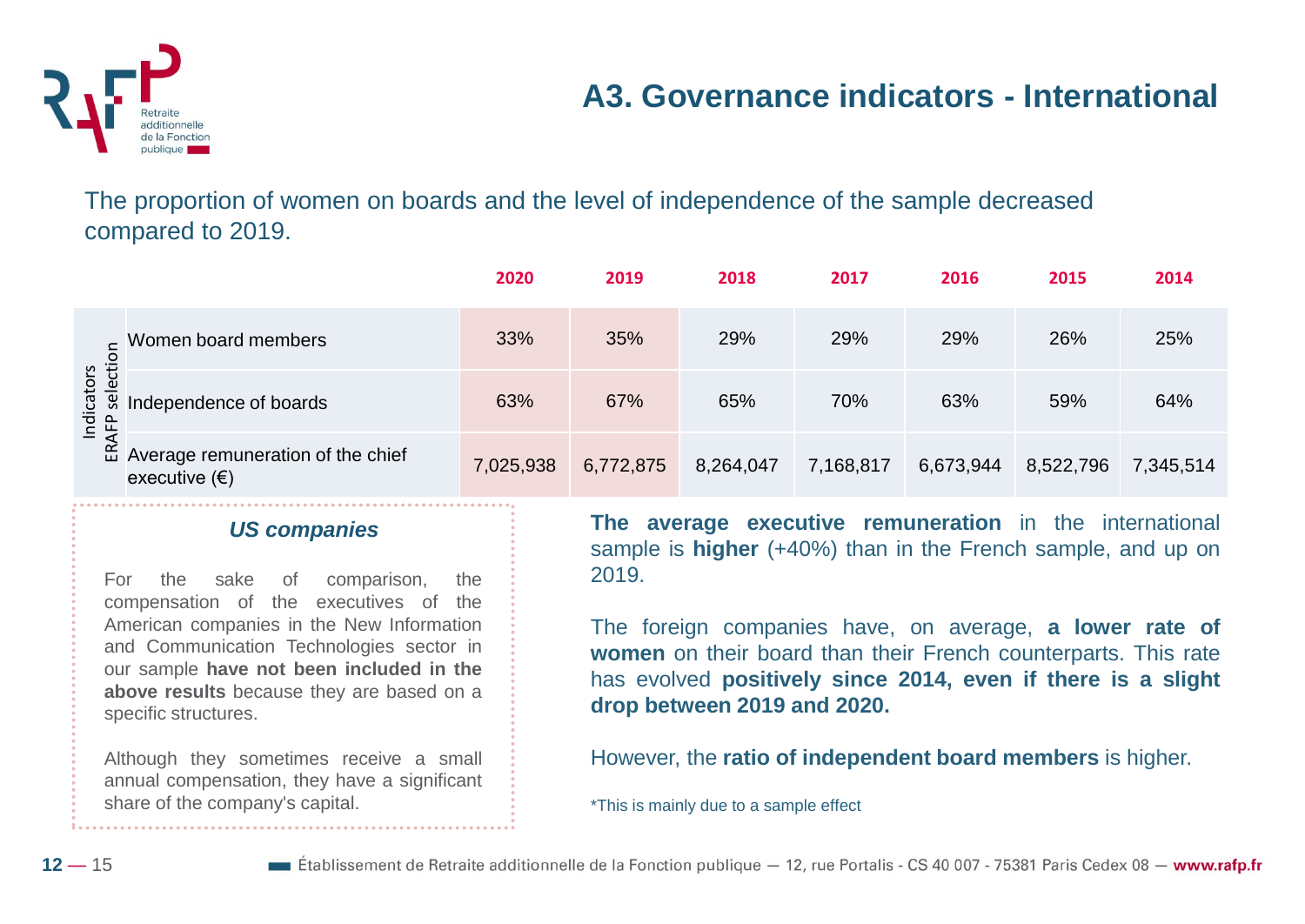

## **B1. ERAFP votes on dividend distributions - International**

| <b>Summary</b>                                   | 2020  | 2019  | 2018  | 2017  | 2016  | 2015 | 2014 |
|--------------------------------------------------|-------|-------|-------|-------|-------|------|------|
| ERAFP votes in favour of a dividend distribution | 93.8% | 86.7% | 93.3% | 53.3% | 42.9% | 54%  | 33%  |
| Review of ERAFP's voting policy                  |       |       |       |       |       |      |      |

ERAFP **opposed 6,2% of the resolutions on the approval of dividends** due to an upward trend in the dividend, a significantly higher pay out ratio that its peers and a declining average salary over the medium term.

It is worth noting that only 16 of the 20 companies in the sample submitted a resolution on the dividend.

In many countries (United States, Japan, etc.)*,* approval of the dividend by shareholders is not mandatory.

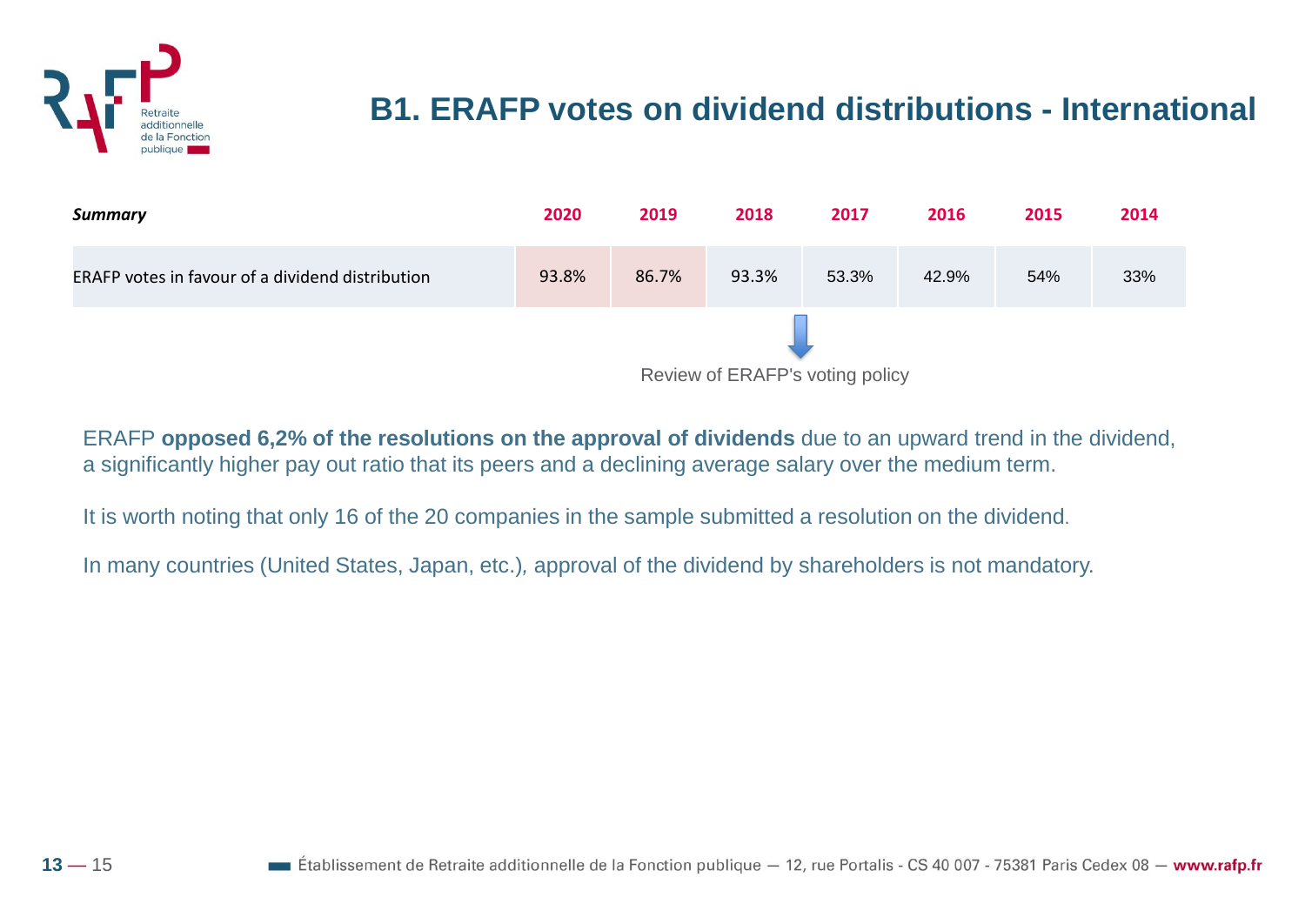

## **B2. ERAFP votes on executives' remuneration - International**

| Summary                                                                     | 2020 | 2019 | 2018 | 2017 | 2016 | 2015 | 2014 |
|-----------------------------------------------------------------------------|------|------|------|------|------|------|------|
| ERAFP votes in favour of resolutions concerning executives'<br>remuneration | 3.4% | 0.0% | 0.0% | 5%   | 0%   | 0%   | 10%  |

ERAFP voted in favour of **3.4%** of the remuneration plans proposed in the international sample.

As the majority of resolutions are **grouped together**, they do not provide adequate granularity nor do they enable identification of the **chief executive's remuneration package.**

This very low approval rate since 2014 is due to the **lack of transparency** and the very high amounts of the remuneration. This figure tends to rise in sync with the number of resolutions on remuneration tabled at general meetings.

#### *International say on pay standards*

In the sample companies, **17 out of the 20 companies submitted a say on pay**.

In 2019, only 11 companies in the sample had submitted a say on pay. With the arrival of the **European directive to promote long-term shareholder engagement**, there has been an in increase in remuneration resolutions in Europe.